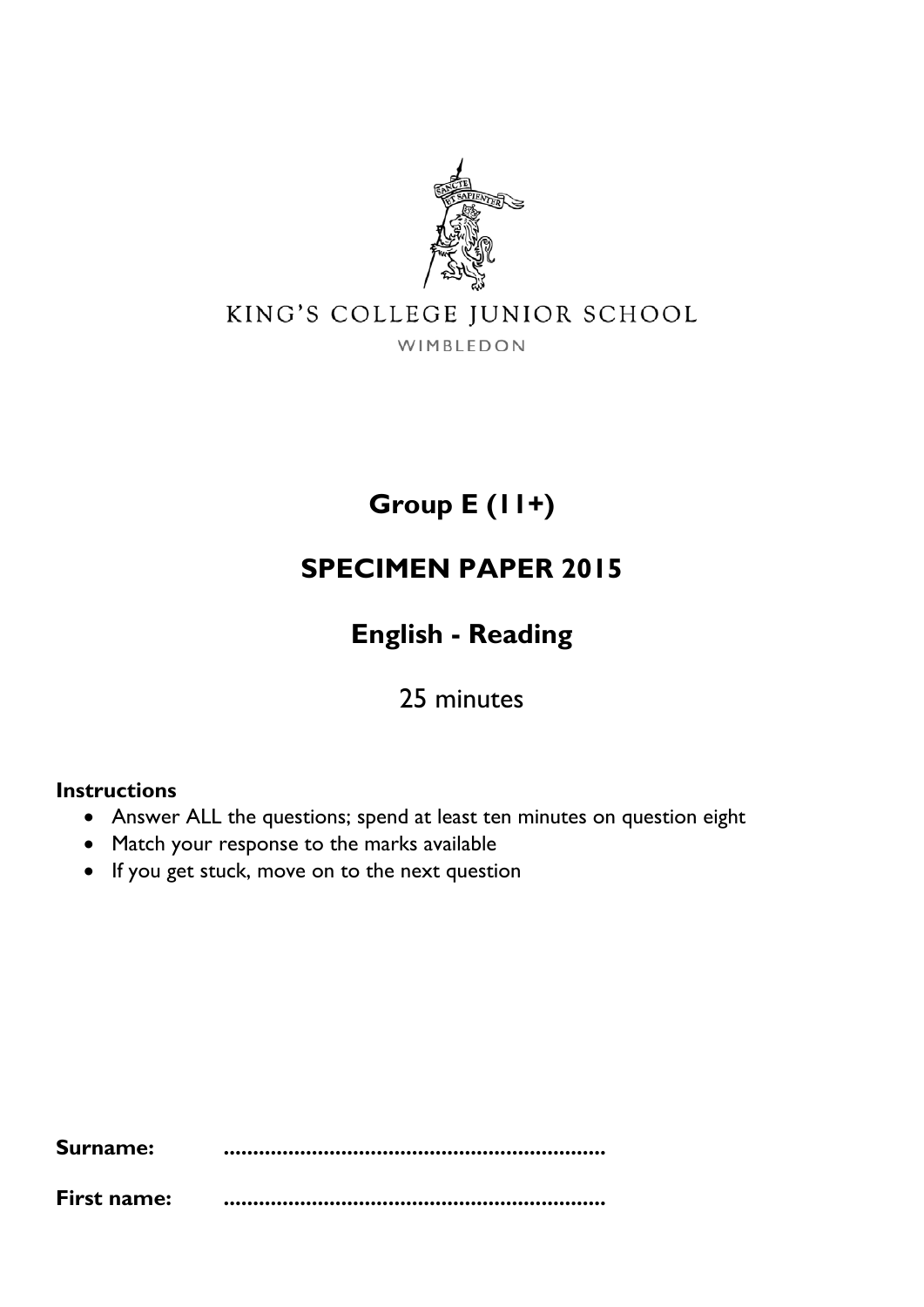#### **Read the following passage then answer the questions that follow.**

It was winter in the city. The sun was sinking fast. Night was drawing in. Snow whipped down from the sky in icy flakes. It was too cold for snow to melt, so it covered everything in white: the rooftops and drainpipes, the back streets and alleys.

 A silver-blue cat with amber eyes raced forwards through the streets. His name was Varjak 5 Paw, and he was running as fast as he could. He loved being out in the city. He'd grown up indoors, a pet in a house. He'd always dreamed about living free and wild. Now his dreams were coming true.

 Beside him ran his friends: a spiky black-and-white cat called Holly, a shaggy chocolatebrown one named Tam, and a huge black dog called Cludge. They knew the city better than

10 Varjak; he was still learning how to survive on the streets. And winter was harsh. Food was scarce. They'd been hunting all day with no luck. Now they were going to the city dump, hoping to find some scraps the people had thrown away.

 They swerved into an alleyway. A rusting iron gate loomed up before them, rattling in the wind. It was the entrance to the dump. Far away on some main road, traffic rumbled and roared, 15 but here the cars were all broken down. Their windscreens were smashed, their tyres slashed.

Fragments of shattered glass stuck out of the snow. They could rip a cat's paws to pieces.

So this is it, thought Varjak. The city dump.

 'Can't we keep hunting?' he said. 'I've got a good feeling. We're going to catch a mouse – we've got to!'

20 'I wish we would,' panted Tam. 'I'm starving.'

 'Me too,' said Holly. 'But we haven't even seen a mouse since this snow started. They must be hiding from the weather. Or from *her*.' She shivered.

 Above their heads, through swirling snow, an amber street light flickered into life. Day was almost done; nightfall was close. Holly and Tam shifted about on their paws. Even Cludge seemed 25 nervous.

 'Let's get it over with,' said Holly, her voice like the crunch of gravel. 'We don't want to be here after dark.'

 Tam looked up at the rusty gate and shuddered. 'Er – why don't you and Varjak go first? I'll stay here and keep a look-out – even if I have to eat last,' she said, sounding noble.

30 Holly rolled her mustard-coloured eyes. 'I might've known. Fine. Come on, Varjak. At least now we know who's scared and who's not.'

 'I'm not scared!' protested Tam. 'It's just that we need a look-out. What if *she* comes? It's actually braver to go last. It's actually...' She paused, and scratched her head. 'Actually, I think I'll come with you.'

35 'Oh no you don't,' laughed Holly. 'You're right. We need a look-out – and congratulations, Tam, you've got the job!'

Tam's big, round eyes went huge with fright. 'But – but - '

 'It's all right,' said Varjak. He could see Holly was joking; but he could also see that Tam was not. 'I'll be look-out. I'll stand guard with Cludge.'

40 Tam's fur settled. 'Thanks, Varjak! I'll save you some food – if we find any.'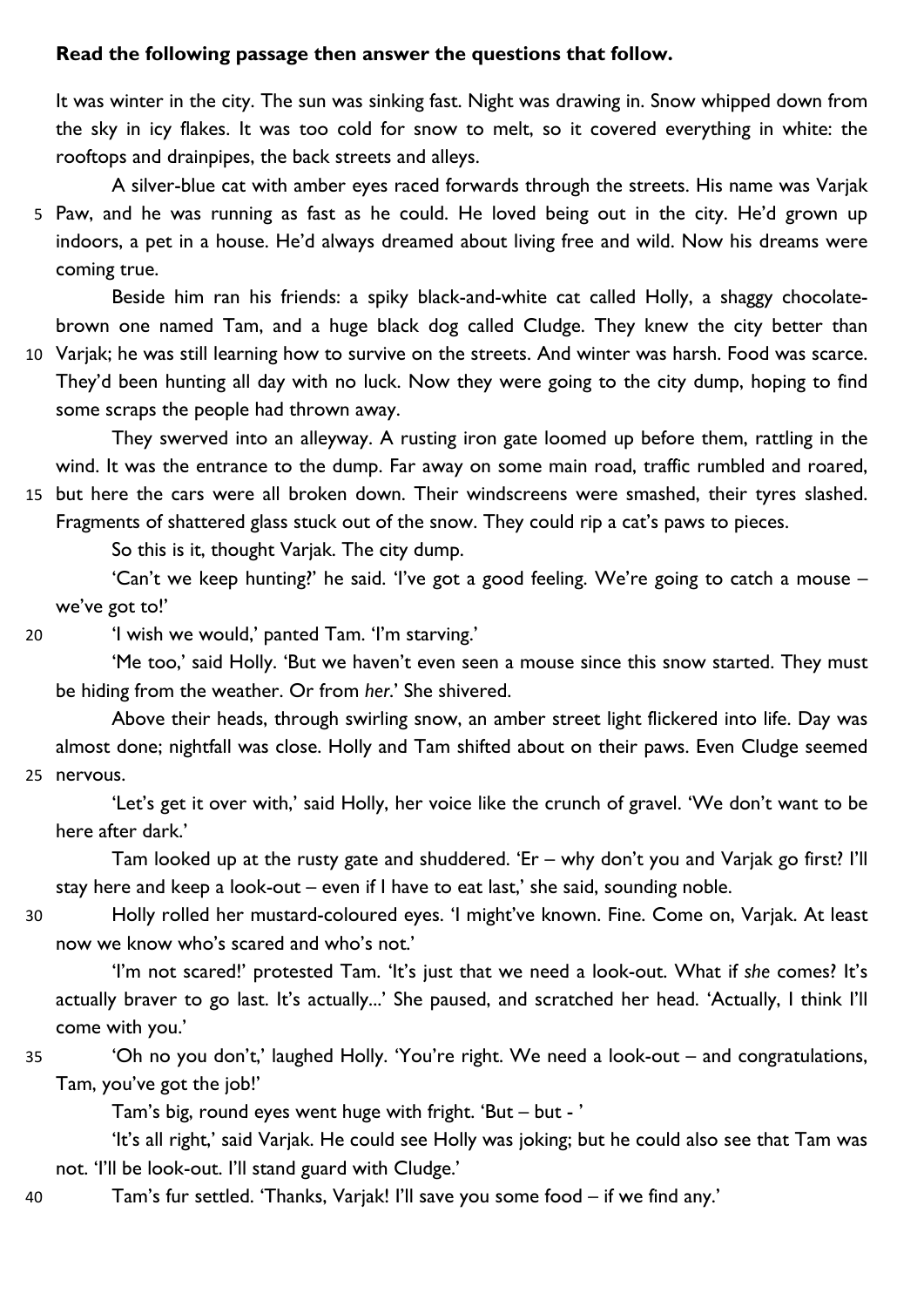Holly and Tam crept forwards through the snow, past hulking smashed-up cars, picking their way over shattered glass towards the gate. Chains and padlocks hung from it, clattering in the wind. But they found gaps, cracks, ways through that people would never think of. In moments, Varjak and Cludge stood alone.

45 *thud* 

## *thud*

# *thud*

 Varjak's fur prickled. He thought he could hear something behind him. A cat's tail thumping? Something was moving, something was watching him.

#### **From** *The Outlaw Varjak Paw* **by S F Said**

## **Questions**

| $\mathbf{I}$ . | What does 'Night was drawing in' (line 1) mean?                                 |           |
|----------------|---------------------------------------------------------------------------------|-----------|
|                |                                                                                 | (1 mark)  |
| 2.             | Give one reason why, according to the narrator, winter is a bad time for a cat. |           |
|                |                                                                                 |           |
|                |                                                                                 | (1 mark)  |
| 3.             | Where are Holly, Tam and Cludge running towards?                                |           |
|                |                                                                                 | (1 mark)  |
| 4.             | Why does Varjak enjoy being outside?                                            |           |
|                |                                                                                 |           |
|                |                                                                                 | (2 marks) |

### **TURN OVER**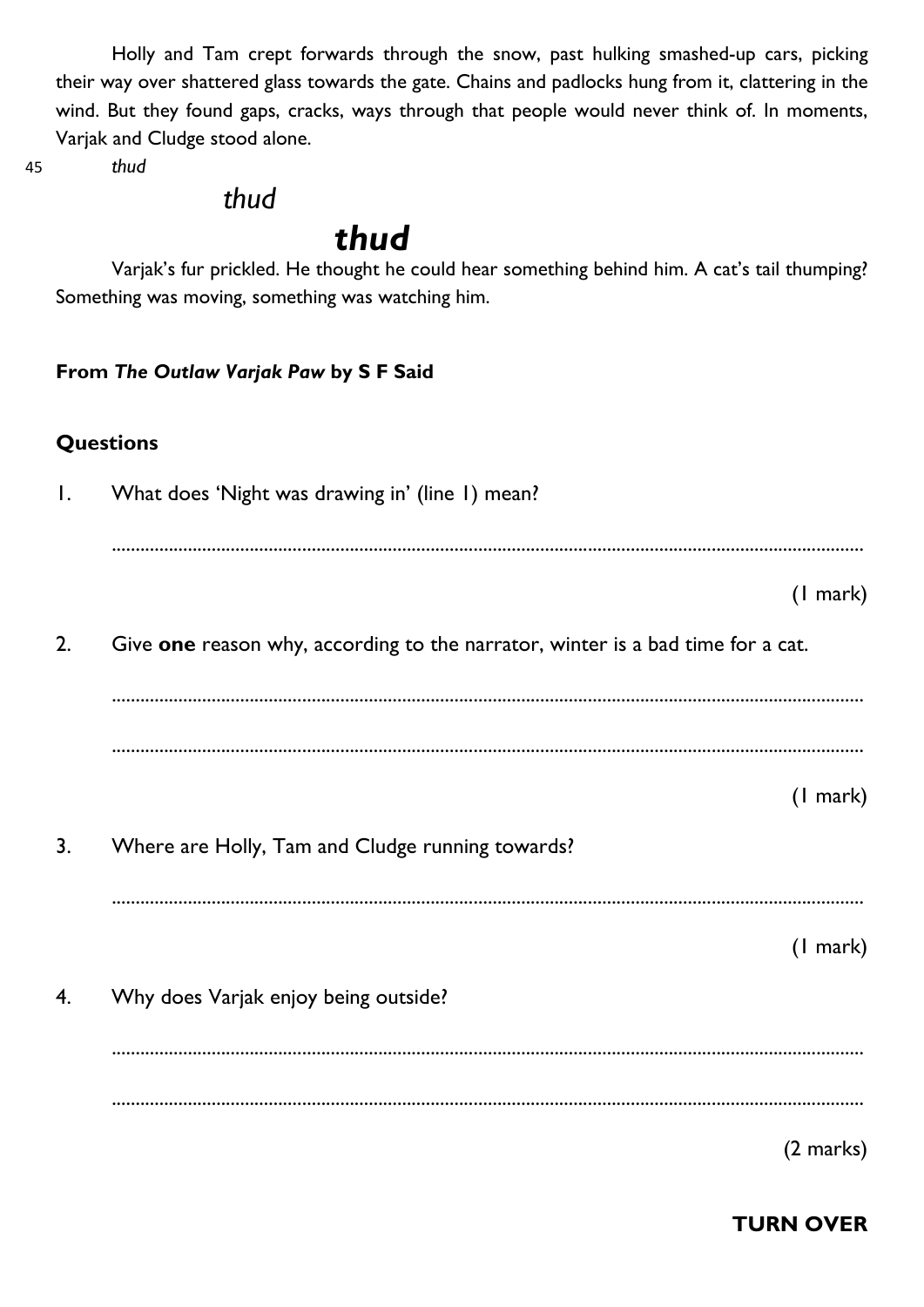| 5. | Explain the meaning of the following words in bold, as used in the passage:                                 |                     |
|----|-------------------------------------------------------------------------------------------------------------|---------------------|
|    | (a) 'hoping to find some scraps' (line 12)                                                                  |                     |
|    | (b) 'sounding <b>noble'</b> (line 29)                                                                       |                     |
|    | (c) 'Varjak's fur <b>prickled</b> ' (line 48)                                                               |                     |
|    |                                                                                                             | $(3 \text{ marks})$ |
| 6. | What do you think is meant by 'her voice like the crunch of gravel' (line 26)?                              |                     |
|    |                                                                                                             | $(2 \text{ marks})$ |
| 7. | The words 'thud<br>thud                                                                                     |                     |
|    | <b>thud'</b> (lines 45-47) are striking to look at.<br>Why do you think these words were written like this? |                     |
|    |                                                                                                             |                     |
|    |                                                                                                             | $(2 \text{ marks})$ |
|    | Q8 requires a longer, more detailed answer.                                                                 |                     |

8. How does the writer build up tension in the passage?

Refer to details in the text to back up your ideas.

*You might write about:* 

- the use of weather to create atmosphere
- how the entrance to the dump is described
- how the passage concludes
- any other ideas of your own